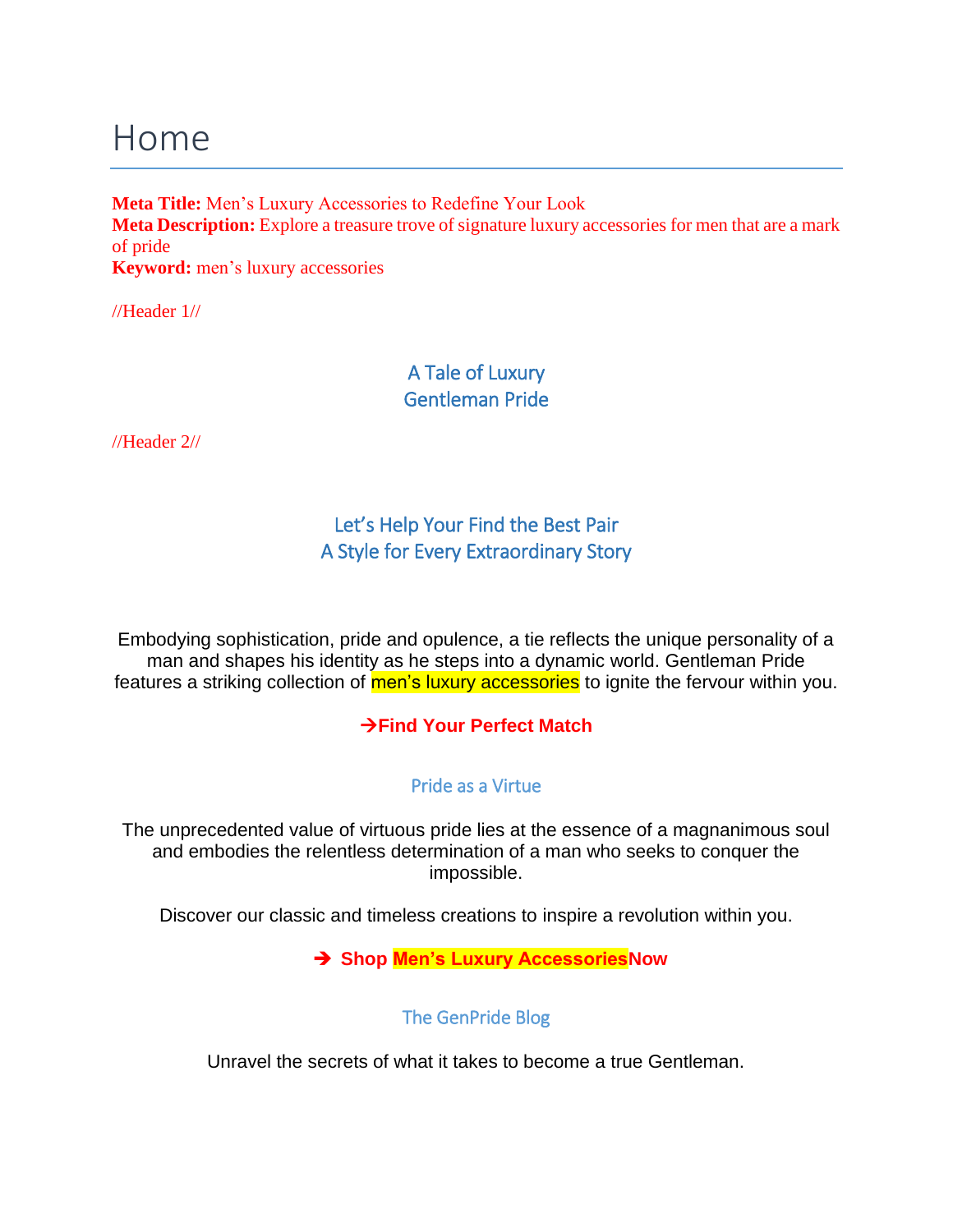## Subscribe to Our Newsletter

Explore new items, exciting discounts and event notifications by receiving the exclusive GenPride newsletter to your inbox.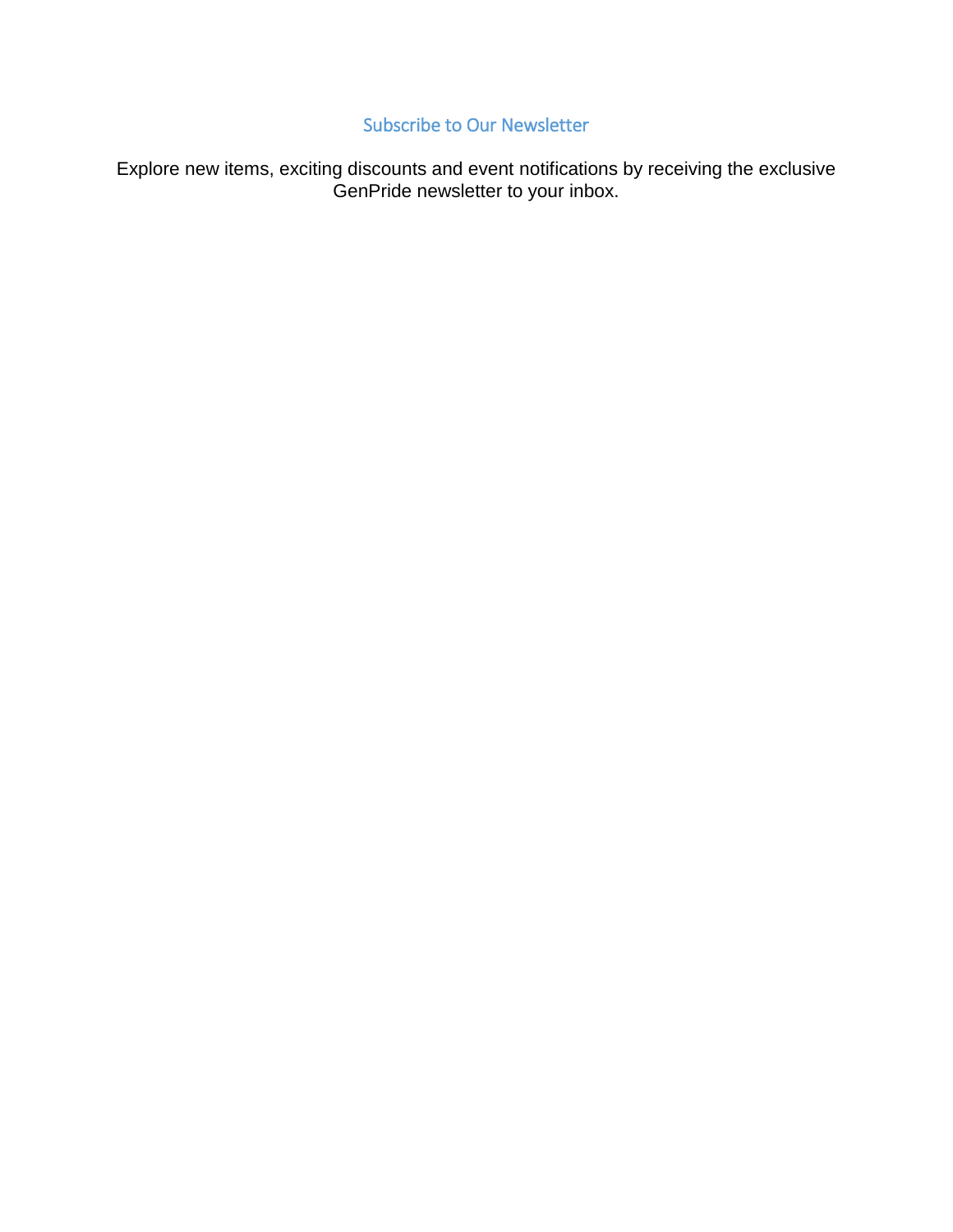#### **Meta Title:** Fashion Ties to Make a Statement

**Meta Description:** Add class and panache to your look with professional ties that complete a man **Keyword:** fashion ties

#### Merchandise Description

Hand-made with 100% silk, GenPride's charismatic fashion ties exude an aura of professionalism & simplicity to weave an atmosphere of power around you that leaves onlookers stunned on the first look.

## Tie Clips Bar

**Meta Title:** Tie Clips Bars to Revamp Your Wardrobe **Meta Description:** Elevate your style statement with finest quality tie clips bars exclusively available through GenPride **Keyword:** tie clip bar

#### Merchandise Description

Crafted to perfection with finest materials, GenPride's tie clip bar completes your look whether you are aiming to convey a trendy vibe or seeking to express simplicity.

## Belts

**Meta Title:** Genuine Leather Belts Crafted to Perfection **Meta Description:** Shop premium designer belts to stand out at any occasion by adding flair to any look **Keyword:** genuine leather belts